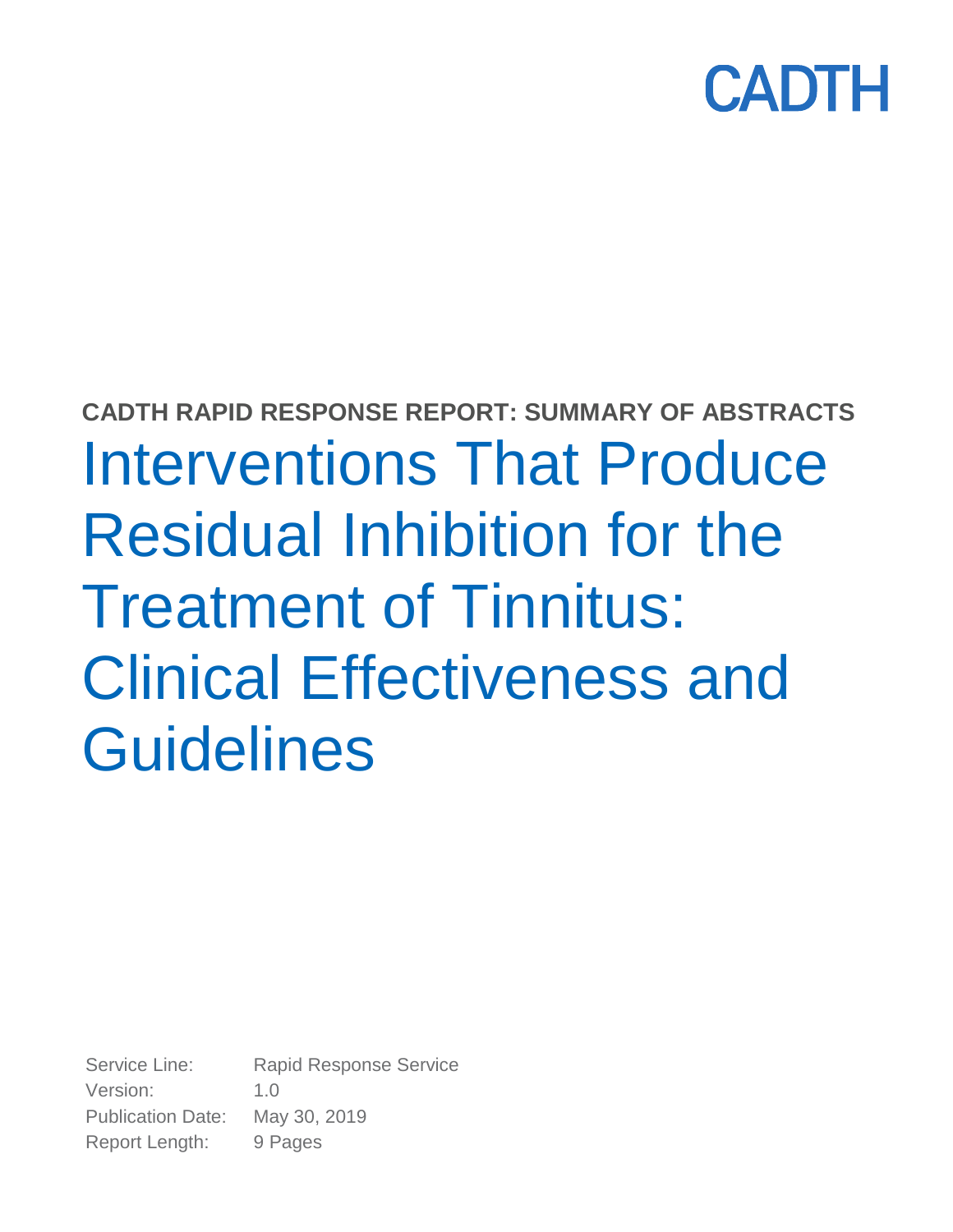#### **Authors:** Deba Hafizi, Kelly Farrah

**Cite As:** Interventions That Produce Residual Inhibition for the Treatment of Tinnitus: Clinical Effectiveness and Guidelines. Ottawa: CADTH; 2019 May. (CADTH rapid response report: summary of abstracts).

Disclaimer: The information in this document is intended to help Canadian health care decision-makers, health care professionals, health systems leaders, and policy-makers make well-informed decisions and thereby improve the quality of health care services. While patients and others may access this document, the document is made available for informational purposes only and no representations or warranties are made with respect to its fitness for any particular purpose. The information in this document should not be used as a substitute for professional medical advice or as a substitute for the application of clinical judgment in respect of the care of a particular patient or other professional judgment in any decision-making process. The Canadian Agency for Drugs and Technologies in Health (CADTH) does not endorse any information, drugs, therapies, treatments, products, processes, or services.

While care has been taken to ensure that the information prepared by CADTH in this document is accurate, complete, and up-to-date as at the applicable date the material was first published by CADTH, CADTH does not make any guarantees to that effect. CADTH does not guarantee and is not responsible for the quality, currency, propriety, accuracy, or reasonableness of any statements, information, or conclusions contained in any third-party materials used in preparing this document. The views and opinions of third parties published in this document do not necessarily state or reflect those of CADTH.

CADTH is not responsible for any errors, omissions, injury, loss, or damage arising from or relating to the use (or misuse) of any information, statements, or conclusions contained in or implied by the contents of this document or any of the source materials.

This document may contain links to third-party websites. CADTH does not have control over the content of such sites. Use of third-party sites is governed by the third-party website owners' own terms and conditions set out for such sites. CADTH does not make any guarantee with respect to any information contained on such third-party sites and CADTH is not responsible for any injury, loss, or damage suffered as a result of using such third-party sites. CADTH has no responsibility for the collection, use, and disclosure of personal information by third-party sites.

Subject to the aforementioned limitations, the views expressed herein do not necessarily reflect the views of Health Canada, Canada's provincial or territorial governments, other CADTH funders, or any third-party supplier of information.

This document is prepared and intended for use in the context of the Canadian health care system. The use of this document outside of Canada is done so at the user's own risk.

This disclaimer and any questions or matters of any nature arising from or relating to the content or use (or misuse) of this document will be governed by and interpreted in accordance with the laws of the Province of Ontario and the laws of Canada applicable therein, and all proceedings shall be subject to the exclusive jurisdiction of the courts of the Province of Ontario, Canada.

The copyright and other intellectual property rights in this document are owned by CADTH and its licensors. These rights are protected by the Canadian *Copyright Act* and other national and international laws and agreements. Users are permitted to make copies of this document for non-commercial purposes only, provided it is not modified when reproduced and appropriate credit is given to CADTH and its licensors.

**About CADTH:** CADTH is an independent, not-for-profit organization responsible for providing Canada's health care decision-makers with objective evidence to help make informed decisions about the optimal use of drugs, medical devices, diagnostics, and procedures in our health care system.

**Funding:** CADTH receives funding from Canada's federal, provincial, and territorial governments, with the exception of Quebec.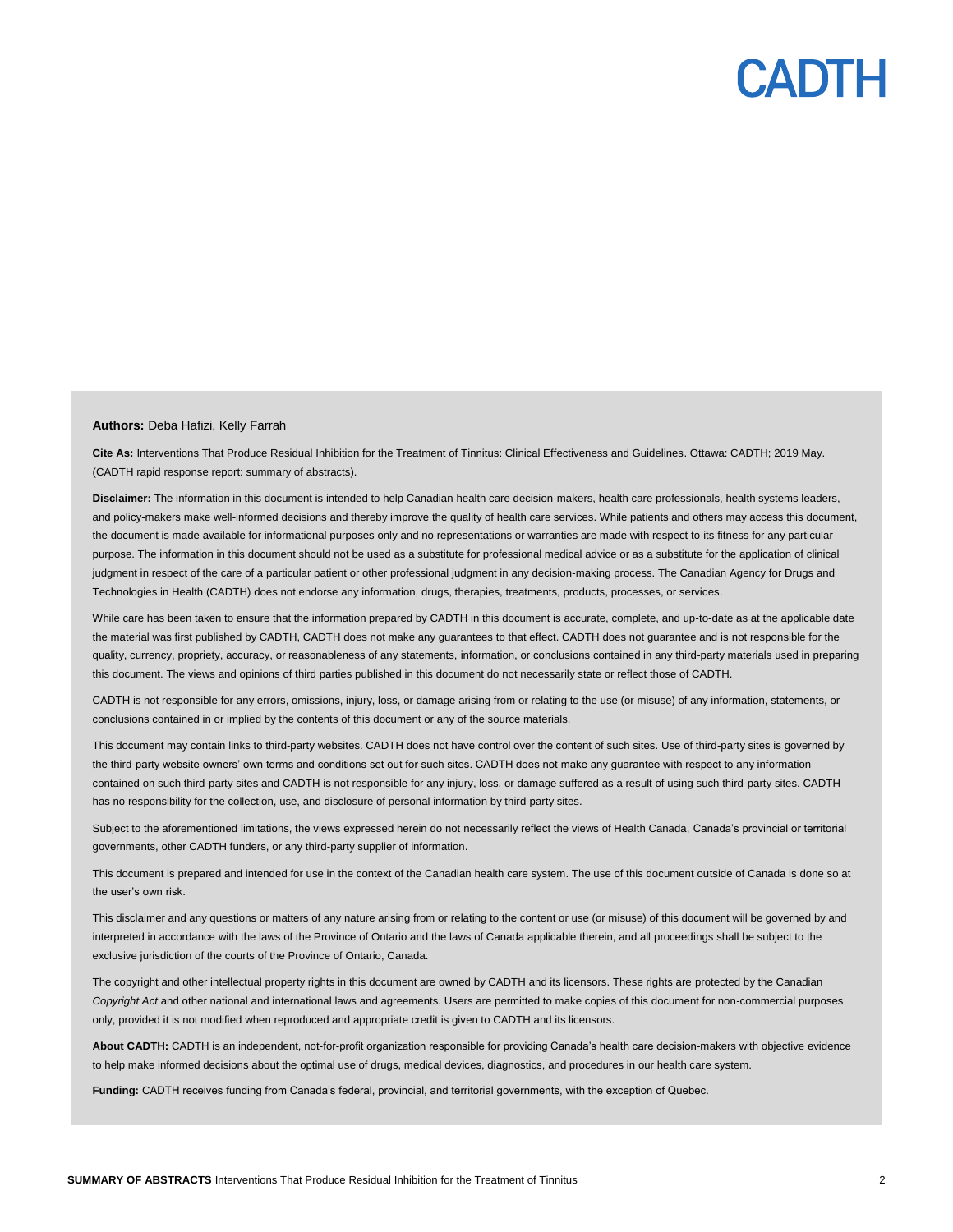### **Research Questions**

- 1. What is the clinical effectiveness of interventions that invoke the residual inhibition phenomenon for the treatment of patients with tinnitus?
- 2. What are the evidence-based guidelines for interventions that invoke the residual inhibition phenomenon for the treatment of patients with tinnitus?

# **Key Findings**

Two systematic reviews, four randomized controlled trials, eight non-randomized studies, and one evidence-based guideline were identified regarding interventions that produce residual inhibition for the treatment of tinnitus.

### **Methods**

A limited literature search was conducted by an information specialist on key resources including Ovid MEDLINE, the Cochrane Library, University of York Centre for Reviews and Dissemination (CRD) databases, Canadian and major international health technology agencies, as well as a focused Internet search. The search strategy was comprised of both controlled vocabulary, such as the National Library of Medicine's MeSH (Medical Subject Headings), and keywords. The main search concepts were sound therapies and tinnitus. No filters were applied to limit the retrieval by study type. Where possible, retrieval was limited to the human population. The search was also limited to English language documents published between January 1, 2009 and May 13, 2019. Internet links were provided, where available.

## **Selection Criteria**

One reviewer screened citations and selected studies based on the inclusion criteria presented in Table 1.

### **Table 1: Selection Criteria**

| <b>Population</b>   | Adults, in any setting, with diagnosed tinnitus due to any cause.                                                                                                                                                                                                                                                                                                                                                                                  |  |  |  |  |  |
|---------------------|----------------------------------------------------------------------------------------------------------------------------------------------------------------------------------------------------------------------------------------------------------------------------------------------------------------------------------------------------------------------------------------------------------------------------------------------------|--|--|--|--|--|
| <b>Intervention</b> | Interventions that invoke the residual inhibition phenomenon                                                                                                                                                                                                                                                                                                                                                                                       |  |  |  |  |  |
| <b>Comparators</b>  | Q1: Comparators, including:<br>Placebo<br>Counselling (e.g., tinnitus retraining therapy, biofeedback and stress reduction programs)<br>Hearing aids<br>Pharmacological agents<br>Ligation or embolization of offending blood vessel<br>Surgery to correct conductive defects<br>Cochlear implantation<br>Transcutaneous electrical stimulation of the cochlea<br>Acupuncture<br>Repetitive transcranial magnetic stimulation<br>Q2: No comparator |  |  |  |  |  |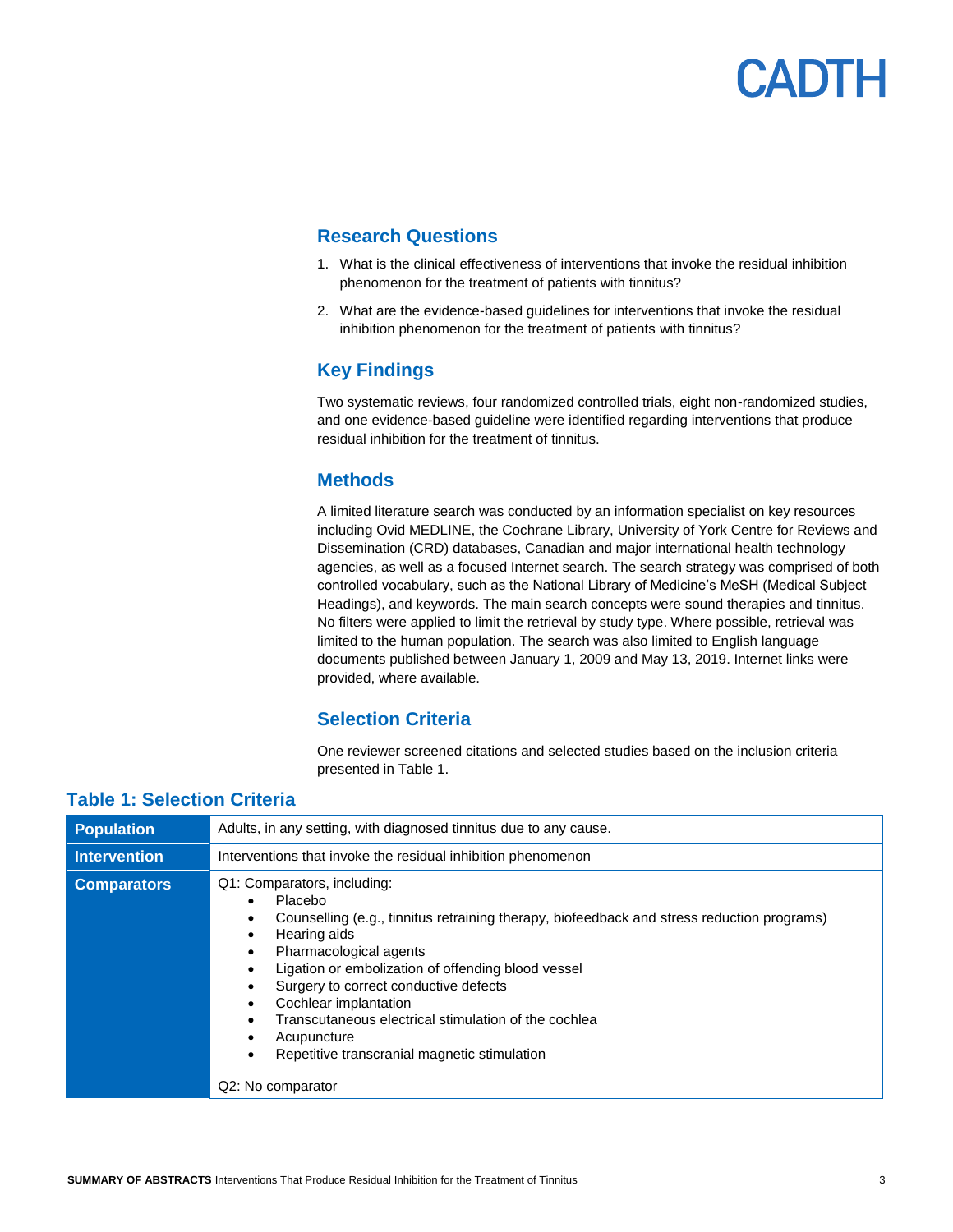# **ADIH**

| <b>Outcomes</b>      | Q1: Clinical effectiveness, Safety<br>Q2: Guidelines on appropriate use and its place in therapy.                                                     |  |  |  |  |
|----------------------|-------------------------------------------------------------------------------------------------------------------------------------------------------|--|--|--|--|
| <b>Study Designs</b> | Health technology assessments, systematic reviews, meta-analyses, randomized controlled trials, non-<br>randomized studies, evidence-based quidelines |  |  |  |  |

### **Results**

Rapid Response reports are organized so that the higher quality evidence is presented first. Therefore, health technology assessment reports, systematic reviews, and meta-analyses are presented first. These are followed by randomized controlled trials, non-randomized studies, and evidence-based guidelines.

Two systematic reviews, four randomized controlled trials, and eight non-randomized studies were identified regarding interventions that produce residual inhibition for the treatment of tinnitus. In addition, one evidence-based guideline was identified regarding interventions that produce residual inhibition for treatment of tinnitus. No relevant health technology assessments or meta-analyses were identified.

Additional references of potential interest are provided in the appendix.

### **Overall Summary of Findings**

Two systematic reviews,<sup>1-2</sup> four randomized controlled trials, $3-6$  and eight non-randomized studies<sup>7-14</sup> were identified regarding interventions that produce residual inhibition for the treatment of tinnitus. Detailed study characteristics are provided in Table 2.

The majority of the identified studies assessed the efficacy of sound generators,<sup>1,4,6,8</sup> or a combination of an alternative sound therapy with sound generators,<sup>5,6,11-14</sup> to attempt to improve symptoms of tinnitus. Four studies<sup> $1,4,6,8$ </sup> compared sound generators with alternative therapies, with three authors finding no significant difference in tinnitus symptom improvement between groups.<sup>1,6,8</sup> One author found that tinnitus-matching and noise stimulus therapies had better results than bedside sound generators.<sup>4</sup> The authors of two systematic reviews<sup>1-2</sup> concluded that there was not enough evidence to support the superiority of sound therapy for tinnitus versus other interventions.

Six studies were identified assessing a combination of sound generators with hearing aids, counselling therapy or both. $5-6,11-14$  Authors that compared the combination therapy with an alternative intervention (hearing aids, drug therapy, counselling), found no statistically significant differences between groups for tinnitus symptoms.<sup>5-6,12</sup> Authors of three pre/post studies<sup>11,13,14</sup> assessed sound generators combined with hearing aids and/or counselling and found that there were significant improvements in severity of tinnitus symptoms, quality of life, hearing and loudness thresholds post-treatment.<sup>11,13,14</sup>

Other studies assessed the efficacy of masking treatment,<sup>7</sup> customized sound therapies, $3$ residual inhibition,<sup>9</sup> or noise devices<sup>10</sup> for tinnitus and found mixed results. Masking treatment when tested alone, improved tinnitus symptoms and lowered tinnitus handicap inventory scores(THI) after one month of use, <sup>7</sup> however when compared with customized sound therapy, the latter intervention was superior in improving tinnitus, loudness, tinnitus severity and residual inhibition. $3$  The authors of a pre/post study found that residual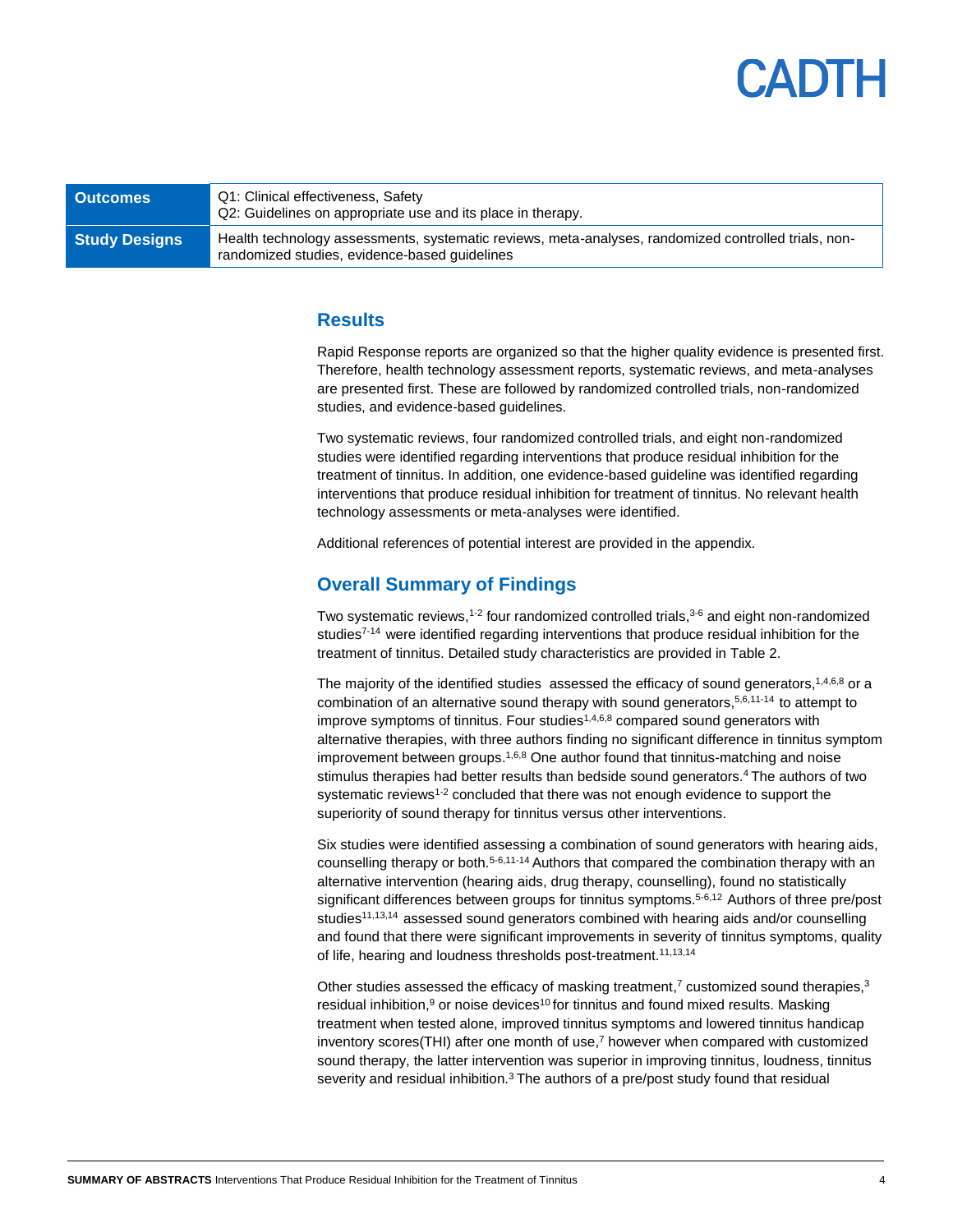inhibition therapy had no effect on tinnitus symptoms, <sup>9</sup> and another author found noise devices and hearing aids are more effective in populations with low tinnitus pitch.<sup>10</sup>

A group of European researchers<sup>15</sup> state that there is evidence for the safe use of sound therapy, however there is limited high-level evidence to support its effectiveness, thus they could not form a recommendation.

## **Table 2: Summary of Included Studies on Acoustic Stimulation for Residual Inhibition in the Treatment of Tinnitus**

| <b>First</b><br>Author,<br>Year                   | <b>Study</b><br><b>Characteristics</b>                                   | <b>Interventions</b>                                 | <b>Comparators</b>                                                                              | <b>Outcomes</b>                                                                                           | <b>Conclusions</b>                                                                                                                                                    |  |  |  |
|---------------------------------------------------|--------------------------------------------------------------------------|------------------------------------------------------|-------------------------------------------------------------------------------------------------|-----------------------------------------------------------------------------------------------------------|-----------------------------------------------------------------------------------------------------------------------------------------------------------------------|--|--|--|
| <b>Systematic Reviews and Meta-Analyses</b>       |                                                                          |                                                      |                                                                                                 |                                                                                                           |                                                                                                                                                                       |  |  |  |
| <b>Sereda</b><br>20181                            | • 8 studies included<br>$\bullet$ N= 590 participants<br>• 3 RCTs on SG  | SG                                                   | $\bullet$ HA<br>• Combination HA<br>• No device<br>(Waitlist control,<br>Placebo,<br>Education) | Severity of tinnitus<br>symptoms                                                                          | All devices showed<br>clinically significant<br>reduction in tinnitus<br>symptom severity.<br>No evidence to support<br>superiority of sound<br>therapy for tinnitus. |  |  |  |
| <b>Hobson</b><br>2010 <sup>2</sup>                | • 6 RCTs included<br>$\bullet$ N= 553 participants                       | Sound therapy:<br>Masking treatment,<br>Noise device | <b>HA</b>                                                                                       | • Severity of tinnitus<br>symptoms (THI)<br>• Tinnitus loudness<br>$\bullet$ QOL<br>• Adverse Events      | Limited data; lack of<br>strong evidence for the<br>effectiveness of sound<br>therapy                                                                                 |  |  |  |
| <b>Randomized Controlled Trials</b>               |                                                                          |                                                      |                                                                                                 |                                                                                                           |                                                                                                                                                                       |  |  |  |
| <b>Mahboub</b><br>i 2017 <sup>3</sup>             | • Crossover design<br>• $N=18$<br>• Follow-up 3 months                   | Customized sound<br>therapy                          | Masking Broadband<br>noise                                                                      | • Tinnitus loudness<br>• Severity of tinnitus<br>symptoms (THI)<br>$\bullet$ MML<br>• Residual Inhibition | Significant improvements<br>in all outcomes using<br>customized sound<br>therapy versus masking<br>broadband noise.                                                   |  |  |  |
| <b>Theodoro</b><br>ff 2017 <sup>4</sup>           | $\bullet$ N=60<br>• 3 treatment groups                                   | <b>Bedside SG</b>                                    | $\bullet$ TM<br>$\bullet$ NS                                                                    | • Tinnitus loudness<br>$\bullet$ TFI                                                                      | All groups showed<br>improvement. Greater<br>average improvement<br>with TM or NS devices<br>than with bedside SGs.                                                   |  |  |  |
| Randomized Controlled Trials - Mixed Intervention |                                                                          |                                                      |                                                                                                 |                                                                                                           |                                                                                                                                                                       |  |  |  |
| Henry<br>20175                                    | • $N = 55$<br>• Mild to moderate<br>hearing loss<br>• Follow-up 4 months | $SG + HA$                                            | $\bullet$ HA<br>• Extended-wear<br>deep fit HAs                                                 | $\bullet$ TFI<br>$\bullet$ Hearing<br>• Quick speech in<br>Noise test                                     | No significant differences<br>between devices for all<br>outcomes.<br>All devices improved TFI<br>scores.                                                             |  |  |  |
| Oz 2013 <sup>6</sup>                              | • $N = 21$<br>• Follow up 3 months<br>• Double blinded                   | $\bullet$ SG<br>• Combination HA                     | Betahistine 2HCL                                                                                | • Tinnitus loudness<br>• Severity of tinnitus<br>symptoms (THI)<br>• Subjective scores                    | Both groups had a<br>reduction in severity of<br>tinnitus symptoms with<br>no significant differences<br>in pitch matched<br>frequency of tinnitus.                   |  |  |  |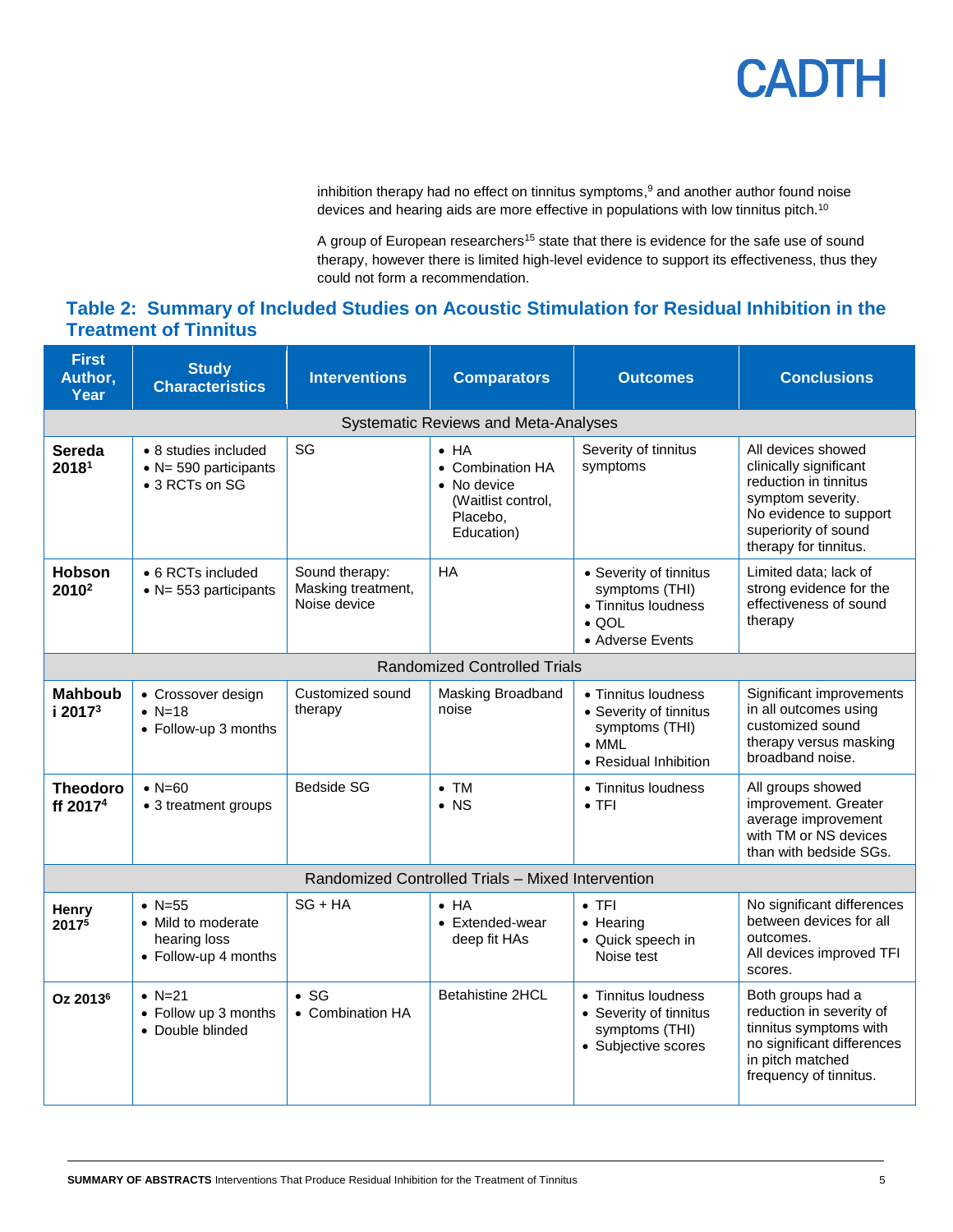| <b>First</b><br>Author,<br>Year       | <b>Study</b><br><b>Characteristics</b>                                                                                         | <b>Interventions</b>           | <b>Comparators</b>                          | <b>Outcomes</b>                                                                                          | <b>Conclusions</b>                                                                                                                                      |  |  |  |
|---------------------------------------|--------------------------------------------------------------------------------------------------------------------------------|--------------------------------|---------------------------------------------|----------------------------------------------------------------------------------------------------------|---------------------------------------------------------------------------------------------------------------------------------------------------------|--|--|--|
|                                       |                                                                                                                                |                                | <b>Non-Randomized Studies</b>               |                                                                                                          |                                                                                                                                                         |  |  |  |
| Aytac<br>20177                        | • $N = 66$<br>• Normal hearing<br>• Follow-up 1 month                                                                          | Masking treatment              | <b>Baseline</b>                             | • Severity of tinnitus<br>symptoms (THI)<br>• Tinnitus parameters                                        | Significant decreases in<br>THI.                                                                                                                        |  |  |  |
| <b>Barros</b><br>$2016^8$             | • $N=10$<br>• Previously<br>unresponsive to<br>drug treatment<br>• Follow-up 1 month,<br>and every 3 months<br>until 18 months | SG                             | <b>Baseline</b>                             | • Severity of tinnitus<br>symptoms (THI)<br>$\bullet$ QOL                                                | Good response to sound<br>therapy. Improvements in<br>QOL                                                                                               |  |  |  |
| Dessai<br>2014 <sup>9</sup>           | • Pre-Post design<br>• $N=10$<br>• Normal Hearing                                                                              | Residual inhibition<br>therapy | <b>Baseline</b>                             | • Severity of tinnitus<br>symptoms (THI)<br>• Contralateral<br>acoustic reflexes                         | No significant difference<br>in THI scores pre-and<br>post residual inhibition<br>therapy. Improvements in<br>contralateral acoustic<br>reflexes seen.  |  |  |  |
| <b>Schaette</b><br>201010             | $\bullet$ N=15<br>• Follow-up 6 months                                                                                         | <b>HA</b>                      | Noise device                                | • Tinnitus loudness<br>• Tinnitus related<br>distress                                                    | Acoustic stimulation was<br>more effective in patients<br>with low tinnitus pitch.                                                                      |  |  |  |
|                                       |                                                                                                                                |                                | Non-Randomized Studies - Mixed Intervention |                                                                                                          |                                                                                                                                                         |  |  |  |
| Park<br>201811                        | • Retrospective pre-<br>post study<br>• N=120 with severe<br>tinnitus or<br>hyperacusis<br>• Follow-up 6 months                | $SG +$<br>TRT/counselling      | <b>Baseline</b>                             | • Severity of tinnitus<br>symptoms (THI)<br>• Tinnitus Loudness<br>• Tinnitus VAS score                  | Significant improvements<br>in THI and VAS scores.<br>Only patients in the<br>hyperacusis group saw<br>significant improvements<br>in tinnitus loudness |  |  |  |
| Rocha<br>201712                       | $\bullet$ N= 30 participants<br>• Group 1: normal<br>hearing<br>• Group 2: hearing<br>loss                                     | SG + counselling               | $SG + HA +$<br>counselling                  | • Severity of tinnitus<br>symptoms (THI)<br>• Tinnitus Loudness<br>• Tinnitus VAS score                  | Both groups showed<br>significant improvements<br>in tinnitus severity and<br>loudness, with no<br>statistical differences<br>between groups.           |  |  |  |
| Non-Randomized Studies - Hearing Loss |                                                                                                                                |                                |                                             |                                                                                                          |                                                                                                                                                         |  |  |  |
| Rocha<br>201813                       | • $N = 40$<br>• Hearing loss<br>• Follow-up 6 months                                                                           | $SG + HA +$<br>counselling     | <b>Baseline</b>                             | • Severity of tinnitus<br>symptoms (THI)<br>• Tinnitus Loudness<br>$\bullet$ MML<br>• Tinnitus VAS score | Statistically significant<br>benefit to using hearing<br>aids with a sound<br>generator                                                                 |  |  |  |
| <b>Berberian</b><br>201714            | $\bullet$ N=25<br>• Hearing loss                                                                                               | $SG + HA$                      | <b>Baseline</b>                             | • Severity of tinnitus<br>symptoms (THI)<br>• Tinnitus Loudness<br>$\bullet$ QOL                         | Significant improvements<br>in hearing thresholds,<br>tinnitus symptoms and<br>consequently QOL.                                                        |  |  |  |

HA = hearing aid; MML = minimum masking levels; NS = noise stimulus; QOL = quality of life; RCT = randomized controlled trial; SG = sound generator; TFI = tinnitus functional index; THI = tinnitus handicap inventory; TM = tinnitus matched; TRT = tinnitus retraining therapy; VAS = visual analog scale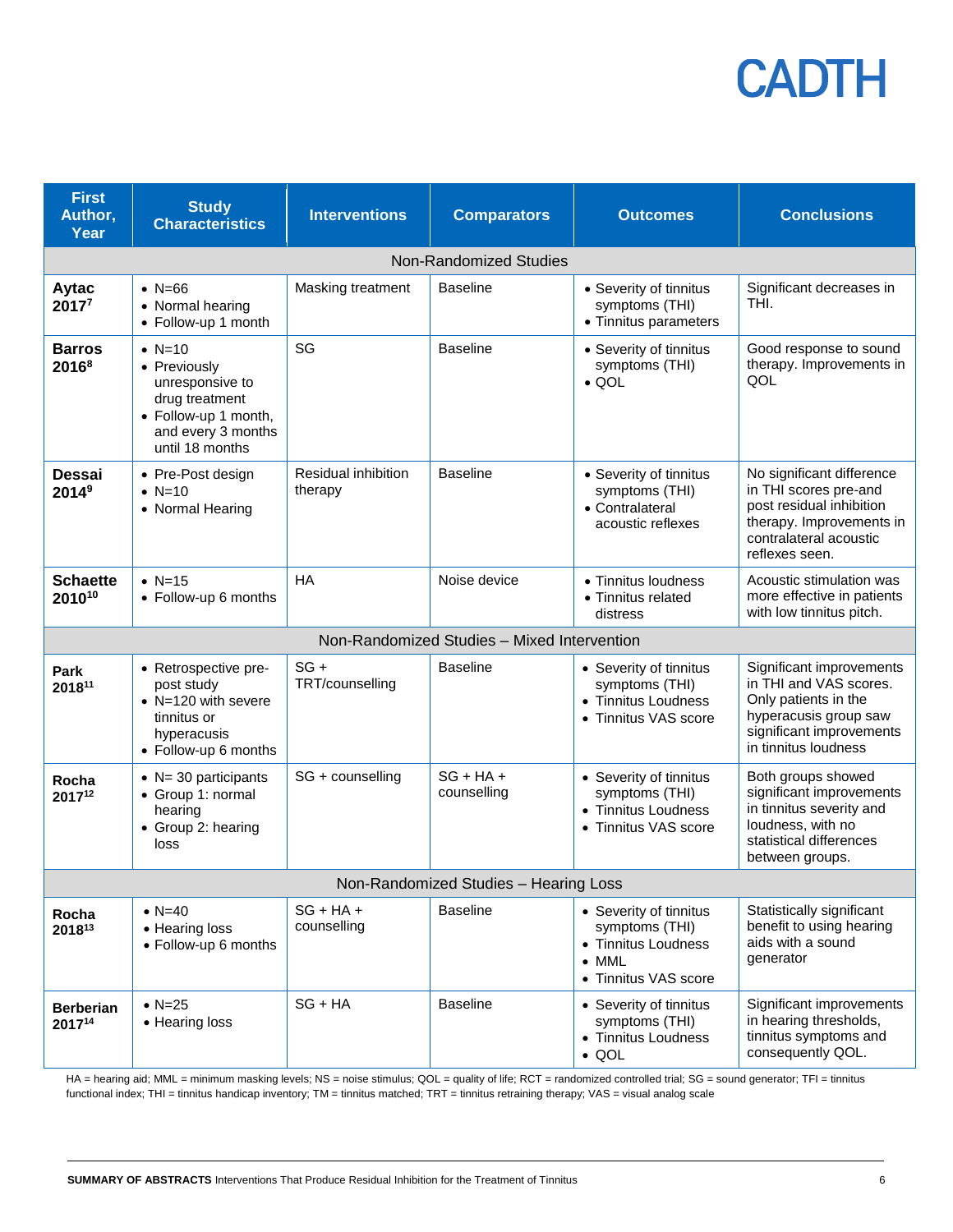### **References Summarized**

#### Health Technology Assessments

No literature identified.

#### Systematic Reviews and Meta-analyses

- 1. Sereda M, Xia J, El Refaie A, Hall DA, Hoare DJ. Sound therapy (using amplification devices and/or sound generators) for tinnitus. *Cochrane Database Syst Rev*. 2018 Dec 27;12:CD013094. [PubMed: PM30589445](http://www.ncbi.nlm.nih.gov/pubmed/30589445)
- 2. Hobson J, Chisholm E, El Refaie A. Sound therapy (masking) in the management of tinnitus in adults. *Cochrane Database Syst Rev*. 2010 Dec 8;12:CD006371. [PubMed: PM21154366](http://www.ncbi.nlm.nih.gov/pubmed/21154366)

#### Randomized Controlled Trials

- 3. Mahboubi H, Haidar YM, Kiumehr S, Ziai K, Djalilian HR. Customized versus noncustomized sound therapy for treatment of tinnitus: a randomized crossover clinical trial. *Ann Otol Rhinol Laryngol*. 2017 Oct;126(10):681-687. [PubMed: PM28831839|](http://www.ncbi.nlm.nih.gov/pubmed/28831839)
- 4. Theodoroff SM, McMillan GP, Zaugg TL, Cheslock M, Roberts C, Henry JA. Randomized controlled trial of a novel device for tinnitus sound therapy during sleep. *Am J Audiol*. 2017 Dec 12;26(4):543-554. [PubMed: PM29090311](http://www.ncbi.nlm.nih.gov/pubmed/29090311)

#### *Mixed Intervention*

- 5. Henry JA, McMillan G, Dann S, et al. Tinnitus management: randomized controlled trial comparing extended-wear hearing aids, conventional hearing aids, and combination instruments. *J Am Acad Audiol*. 2017 Jun;28(6):546-561. [PubMed: PM28590898](http://www.ncbi.nlm.nih.gov/pubmed/28590898)
- 6. Oz I, Arslan F, Hizal E, et al. Effectiveness of the combined hearing and masking devices on the severity and perception of tinnitus: a randomized, controlled, doubleblind study. *ORL J Otorhinolaryngol Relat Spec*. 2013;75(4):211-220. [PubMed: PM23899886](http://www.ncbi.nlm.nih.gov/pubmed/23899886)

#### Non-Randomized Studies

- 7. Aytac I, Baysal E, Gulsen S, et al. Masking treatment and its effect on tinnitus parameters. *Int Tinnitus J*. 2017 Dec 01;21(2):83-89. [PubMed: PM29336124](http://www.ncbi.nlm.nih.gov/pubmed/29336124)
- 8. Barros Suzuki FA, Suzuki FA, Yonamine FK, Onishi ET, Penido NO. Effectiveness of sound therapy in patients with tinnitus resistant to previous treatments: importance of adjustments. *Rev Bras Otorrinolaringol (Engl Ed)*. 2016 May-Jun;82(3):297-303. [PubMed: PM26541232](http://www.ncbi.nlm.nih.gov/pubmed/26541232)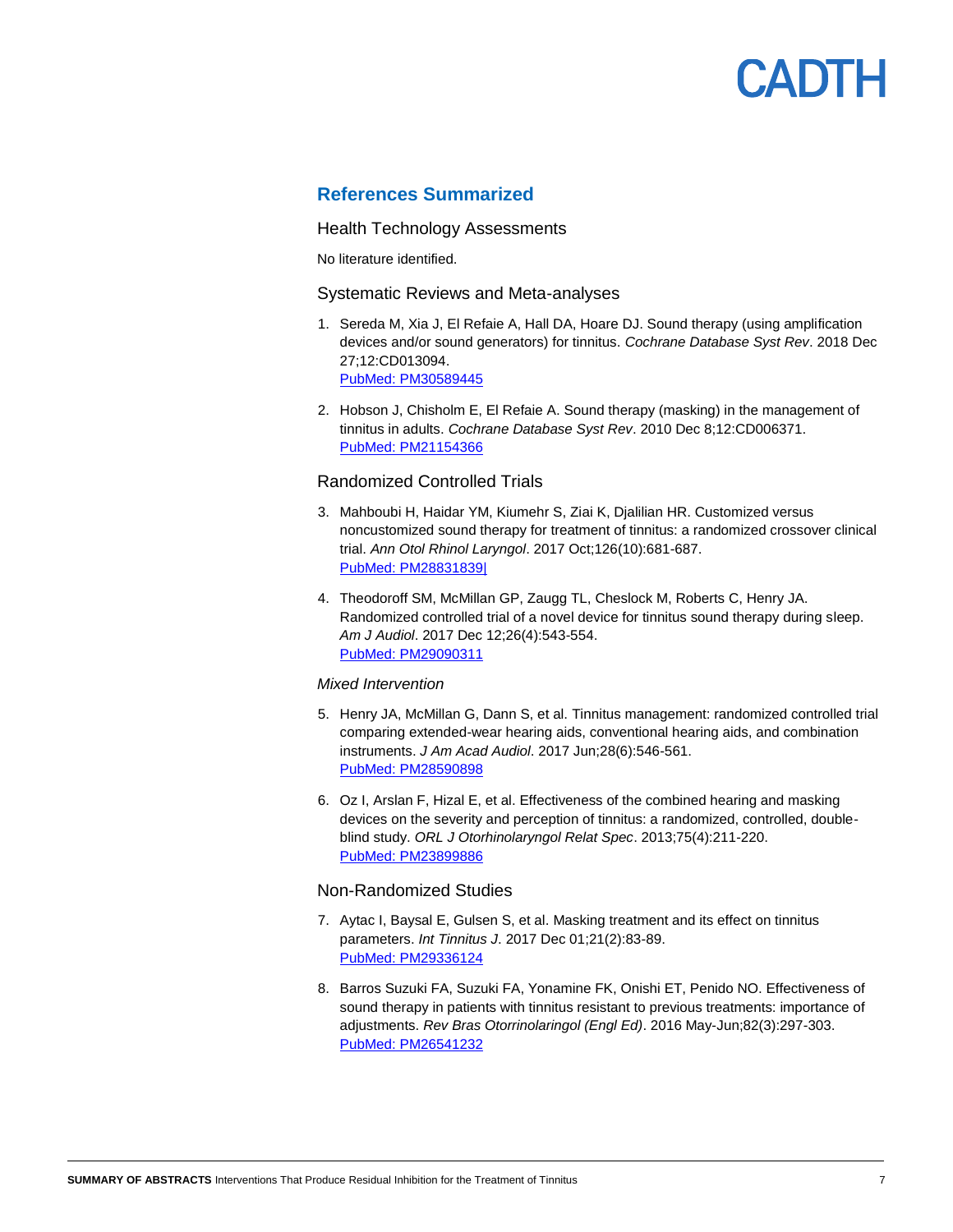

- 9. Dessai TD, Gopinath R, Krishnan L, Susan G. Effectiveness of residual inhibition therapy. *Int Tinnitus J*. 2014;19(1):63-67. [PubMed: PM27186835](http://www.ncbi.nlm.nih.gov/pubmed/27186835)
- 10. Schaette R, Konig O, Hornig D, Gross M, Kempter R. Acoustic stimulation treatments against tinnitus could be most effective when tinnitus pitch is within the stimulated frequency range. *Hear Res*. 2010 Oct 01;269(1-2):95-101. [PubMed: PM20619332](http://www.ncbi.nlm.nih.gov/pubmed/20619332)

#### *Mixed Intervention*

11. Park JM, Kim WJ, Ha JB, Han JJ, Park SY, Park SN. Effect of sound generator on tinnitus and hyperacusis. *Acta Otolaryngol*. 2018 Feb;138(2):135-139. [PubMed: PM29043888](http://www.ncbi.nlm.nih.gov/pubmed/29043888)

#### *Tinnitus With and Without Hearing Loss*

12. Rocha AV, Mondelli M. Sound generator associated with the counseling in the treatment of tinnitus: evaluation of the effectiveness. *Rev Bras Otorrinolaringol (Engl Ed)*. 2017 May - Jun;83(3):249-255. [PubMed: PM27923565](http://www.ncbi.nlm.nih.gov/pubmed/27923565)

#### *Tinnitus with Hearing Loss*

- 13. Rocha AV, Mondelli M. Applicability of the real ear measurement for audiological intervention of tinnitus. *Rev Bras Otorrinolaringol (Engl Ed)*. 2018 Aug 23;23:23. [PubMed: PM30337103](http://www.ncbi.nlm.nih.gov/pubmed/30337103)
- 14. Berberian AP, Ribas A, Imlau D, et al. Benefit of using the prosthesis with sound generators in individuals with tinnitus associated with mild to moderately severe hearing loss. *Int Tinnitus J*. 2017 Apr 19;20(2):64-68. [PubMed: PM28452715](http://www.ncbi.nlm.nih.gov/pubmed/28452715)

#### Guidelines and Recommendations

15. Cima RFF, Mazurek B, Haider H et al. A multidisciplinary European guideline for tinnitus: diagnostics, assessment, and treatment. HNO. 2019 Mar;67(Suppl 1):10-42: [https://link.springer.com/article/10.1007/s00106-019-0633-7.](https://link.springer.com/article/10.1007/s00106-019-0633-7) Accessed 2019 May 30. [PubMed: PM30847513](http://www.ncbi.nlm.nih.gov/pubmed/30847513) 

*See: Sound therapy, No Recommendation, page S26*